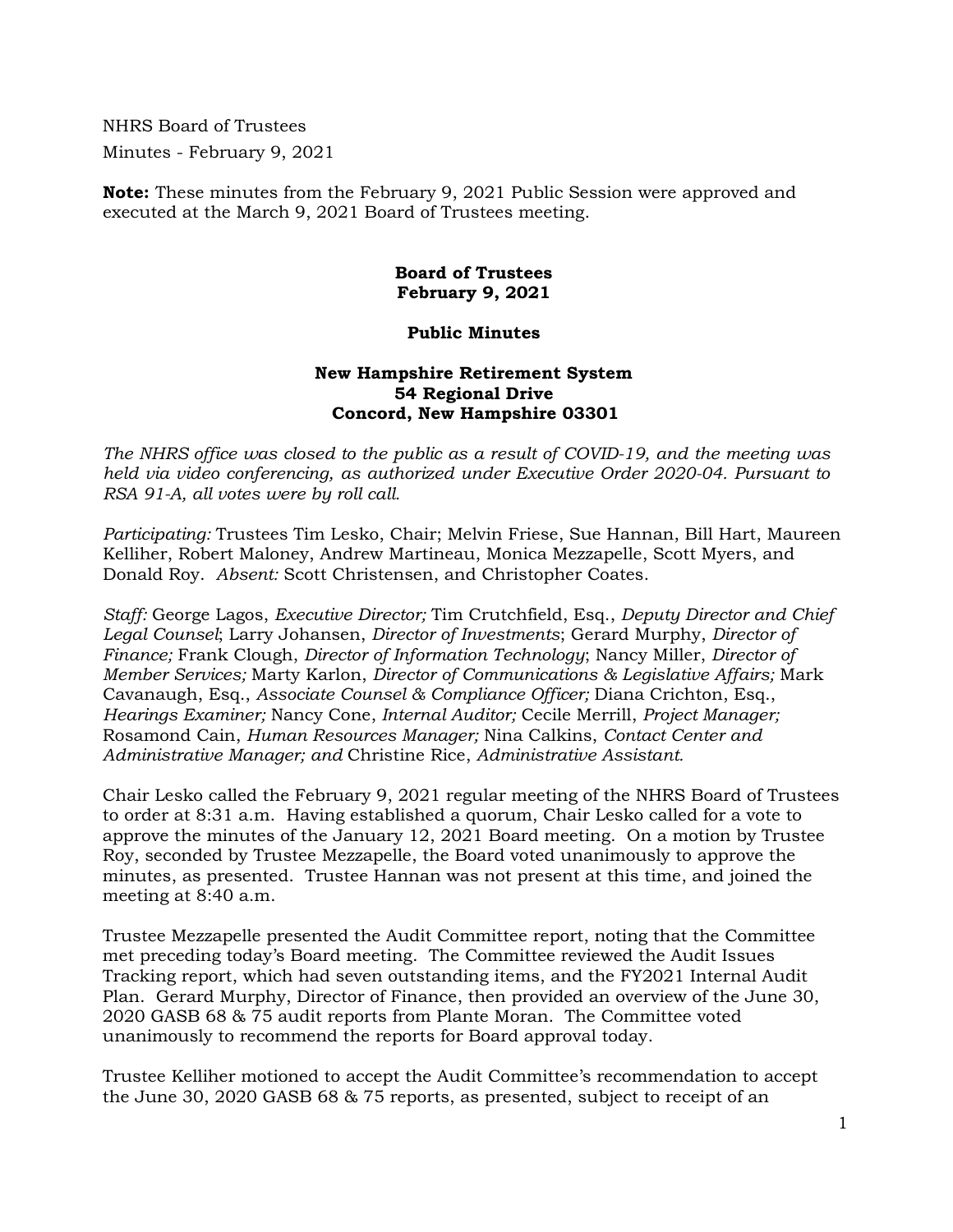unmodified opinion letter from Plante Moran. Trustee Hart seconded the motion, and the Board voted unanimously to approve the reports.

Trustee Mezzapelle mentioned that NHRS is awaiting feedback from consultants on staff's response on the draft Information Security Risk Reassessment Report.

Lastly, the Committee heard from PGV3 Project Manager Cecile Merrill, who indicated that the project is 35% complete, with Deliverable 3 at 32% complete. NHRS continues to work with LRS on change requests and incorporating them into the design documents, and extending the project plan. There are 14 open data conversion issues, of which four will be resolved in the near future.

Trustee Roy gave the Governance Committee report, noting that it had not met since its December 8, 2020 meeting, and that the Committee would meet next month.

Trustee Kelliher presented the Independent Investment Committee (IIC) report, noting that at the January IIC meeting, Mr. Johansen, Director of Investments, gave a review on investment returns over various time-periods; an update on the effects of the pandemic on asset allocation and cash flow; and discussed the Work Plan for the fourth quarter of FY21, which the Committee approved.

Next, the Committee discussed a letter it received from an NHRS member who requested divestment from fossil fuel, and the Committee asked Mr. Johansen to draft a response, which he has done.

The Committee then heard presentations from Fidelity, a Global, Multi-Sector Fixed Income Manager, and Segall, Bryant & Hamill, a non-U.S. Small-Cap Equity Manager, as part of a two-year contract renewal process. Callan also presented an overview of its capabilities and a review of NHRS's commitment pace for private equity and private debt opportunities in CY21. The Committee unanimously approved the strategic plan on private equity and private debt for CY21.

Mr. Johansen highlighted the smooth transition with Callan, and noted that Callan will present its capital market assumptions at the Committee's February meeting. He then reported on the System's total fund performance of 14.5% fiscal year-to-date through December 31, 2020, a dramatic improvement, in absolute and relative terms, since June 30, 2020. For the quarter performance, NHRS was in the top quartile, and for three, five, seven, and 10 years, it was in the second quartile. As of December 31, 2020, assets were over \$10 billion.

Mr. Myers updated the Board on the Legislative Committee, which had not met since its last meeting on January 11. He informed the Board that the House ED&A Committee held virtual public hearings on most of the FY21 bills, noting that it retained HB 619, which designates police and fire dispatchers under Group II of the benefit plan. He said the ED&A committee also held a public hearing on HB 390, the amortization extension of the System's unfunded liability, which the Board voted to oppose at its January meeting. Next, Mr. Karlon, Director of Communications and Legislative Affairs, gave a summary of the House ED&A hearing on HB 390, reporting that both he and Mr. Lagos spoke in opposition to the bill. He noted that the House ED&A Committee held an executive session on Friday and on an 18-1 vote, voted to recommend HB 390 as inexpedient to legislate.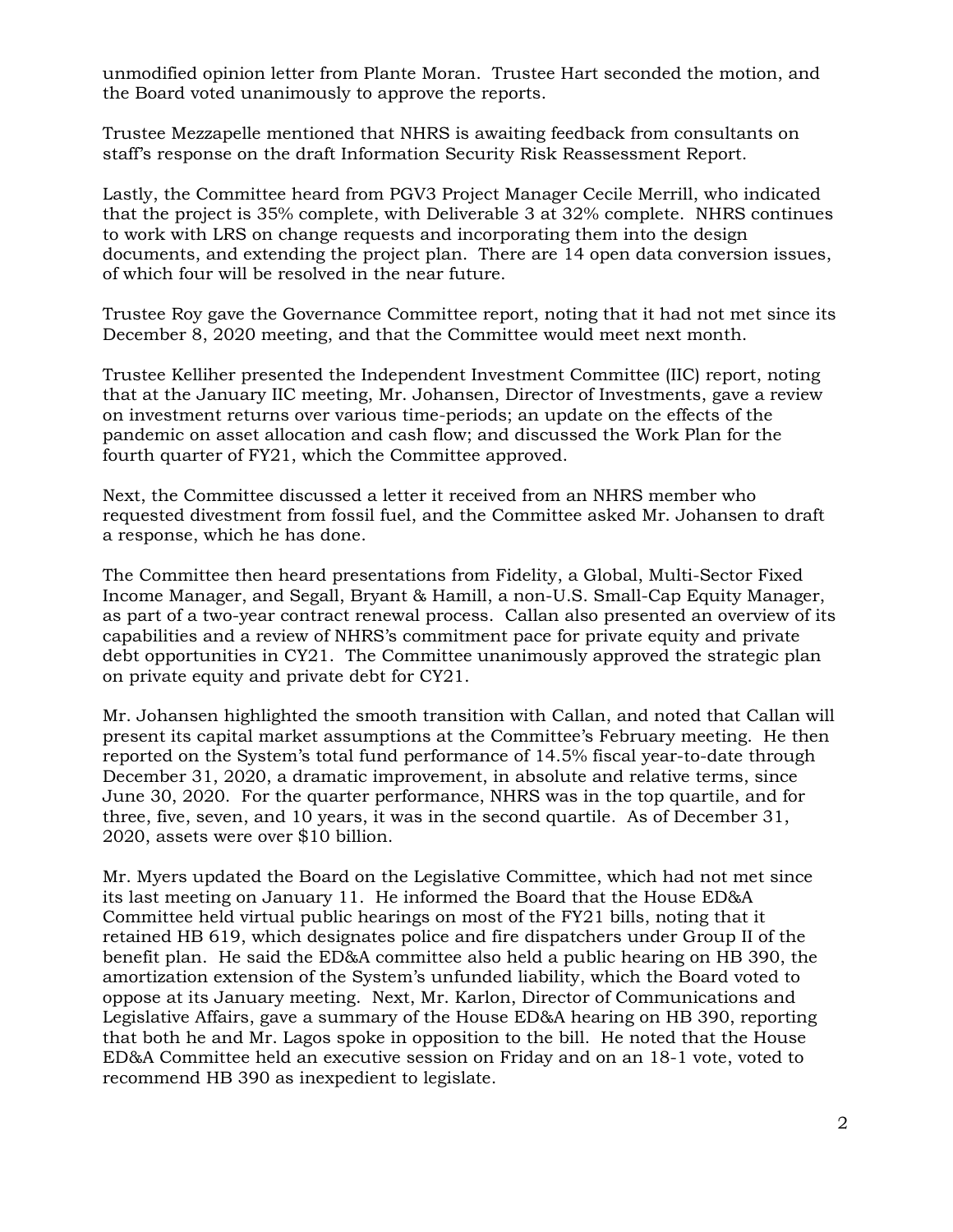Deputy Director and Chief Legal Counsel Tim Crutchfield gave the Benefits Committee report, stating it had not met since its last meeting in November 2020 and expects to meet before the March Board meeting.

Trustee Hart reported on the PPCC, which met January 13, 20, and 22, all dedicated toward interviewing candidates who applied for the Executive Director position. The PPCC also met on February 3, during which the Committee reviewed transition matters and the Executive Director interviews, noting that it narrowed down to two final candidates for the Board to interview today. Mr. Hart gave an overview of the protocols on the Board's interviewing process of the candidates.

Prior to the interviews, Mr. Lagos provided his Operating Report, and updated the Board on two contracts that he had approved, one regarding a firewall upgrade and the other regarding an addendum with PowerHouse, the consulting firm that helped develop the Contact Center.

Mr. Lagos shared that Ms. Merrill would continue to provide monthly project updates to the Audit Committee on the PGV3 project. He reported that, as of now, the project is about one-third complete and four to six months beyond the originally scheduled end date, due to adding several out-of-scope requirements. With respect to agenda time constraints, Mr. Lagos noted that the Executive Team's monthly operating reports are included in the Board meeting materials.

Chair Lesko then called for a Board vote to enter into a non-public session for both the Executive Director interviews and the Executive Director Evaluation, under RSA 91- A:3, II(b) and (c), respectively. On a motion by Trustee Maloney, seconded by Trustee Hart, the Board unanimously voted to enter into the non-public session.

On a motion by Trustee Roy, seconded by Trustee Hart, the Board voted unanimously to conclude the non-public session.

In public session, the Board unanimously accepted to seal the minutes regarding the Executive Director discussion, under RSA 91-A:3, III, for thirty days.

Mr. Lagos presented his NHRS Retrospective presentation, outlining the System's achievements during his nine years as Executive Director. His observations referenced the Board's action in 2016 and 2020 of adjusting the System's assumed rate of return, improvement in the funded ratio, the commitment to superior service, including the website redesign, the upgrade to PGV3, and the new Contact Center, along with improved outreach to stakeholders and the Legislature.

Mr. Lagos expressed his gratitude to past and present Boards for their engagement, receptiveness, and responsibility for making hard decisions. He thanked the Management Team and staff, and provided a closing statement that it is never one person who gets the job done, "we all have to be rowing together in the same direction."

Chair Lesko asked if anyone had questions or comments. Trustee Hart thanked Mr. Lagos for his terrific leadership and stated he learned more in five years from him, with his calm, thoughtful approach, adding that he was glad he was in charge. Mr. Lagos thanked Trustee Hart.

Chair Lesko noted there would be time for more comments during the Board